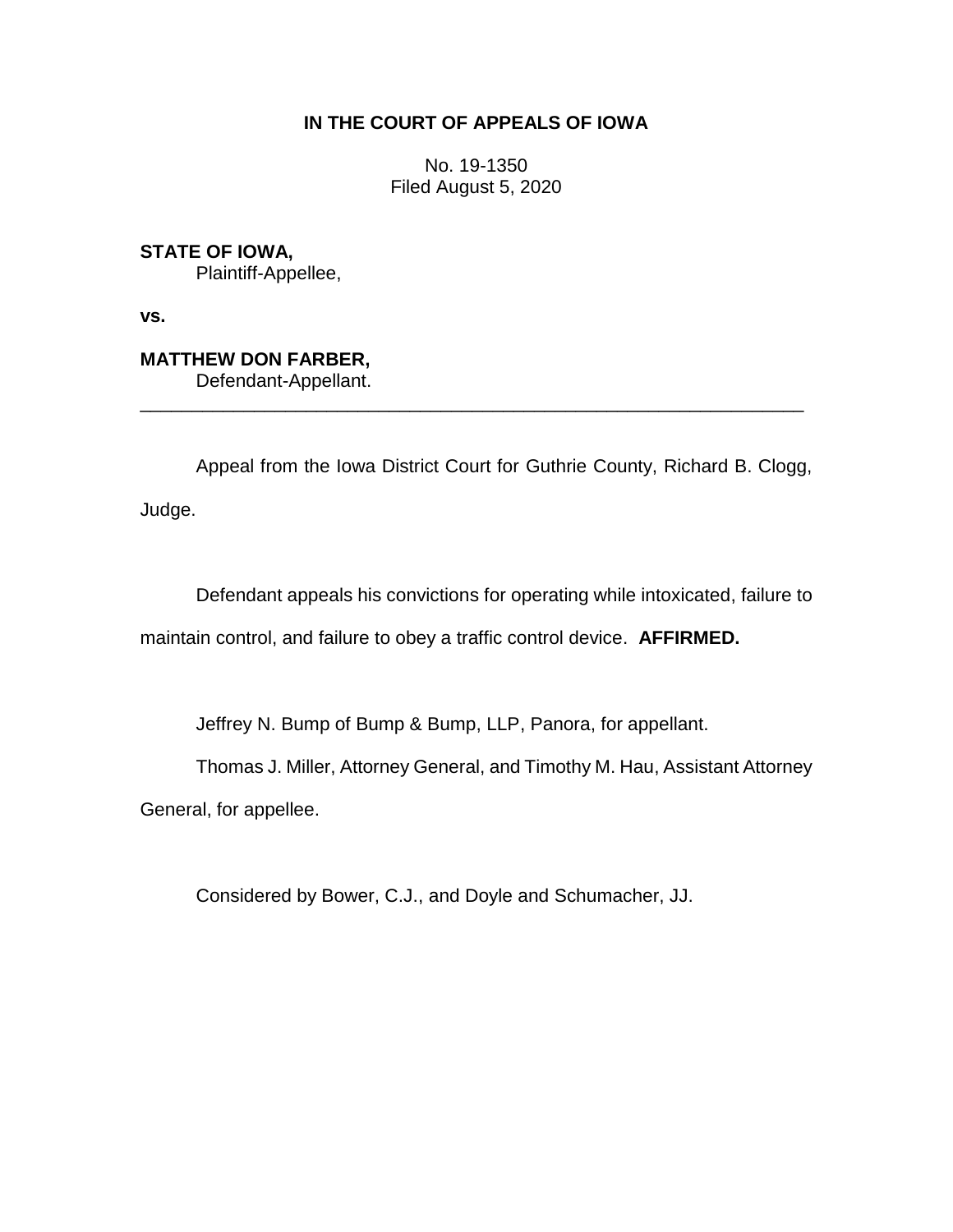### **SCHUMACHER, Judge.**

Matthew Farber appeals his convictions for operating while intoxicated, failure to maintain control, and failure to obey a traffic control device. There is substantial evidence in the record to support the convictions. We affirm the convictions.

#### **I. Background Facts & Proceedings**

Farber spent the afternoon and evening of December 29, 2018, with his nephew, Kelly Pierce. Farber was driving his pickup with Pierce as a passenger. At about 3:00 p.m. they went to the home of David Weeks near Stuart to look at an engine. Weeks testified that Farber and Pierce were each carrying a beer can and that they told him the beer was frozen. Weeks did not see them drink any beer during the forty-five to sixty minutes they were at his home. He stated they did not appear to be intoxicated.

Farber and Pierce went to Short's, a bar in Menlo, after leaving Weeks's home. Farber had a beer. They played pool and stayed about one hour. The bartender testified she did not think Farber had been drinking before he came to the bar.

At about 5:00 to 5:30 p.m., Farber and Pierce arrived at Johnie's Tap in Stuart. Allison Punelli testified she served Farber two beers before her shift ended at 6:00 p.m. Danielle King, who had the shift after Punelli, testified she served Farber two or three beers. She stated Farber did not appear to be drunk, although she thought Pierce was intoxicated. King called the police about an altercation between some other patrons, and most of the people in the bar left at about 7:45 p.m. Farber agreed to give a ride to Christie Watson, who had too much to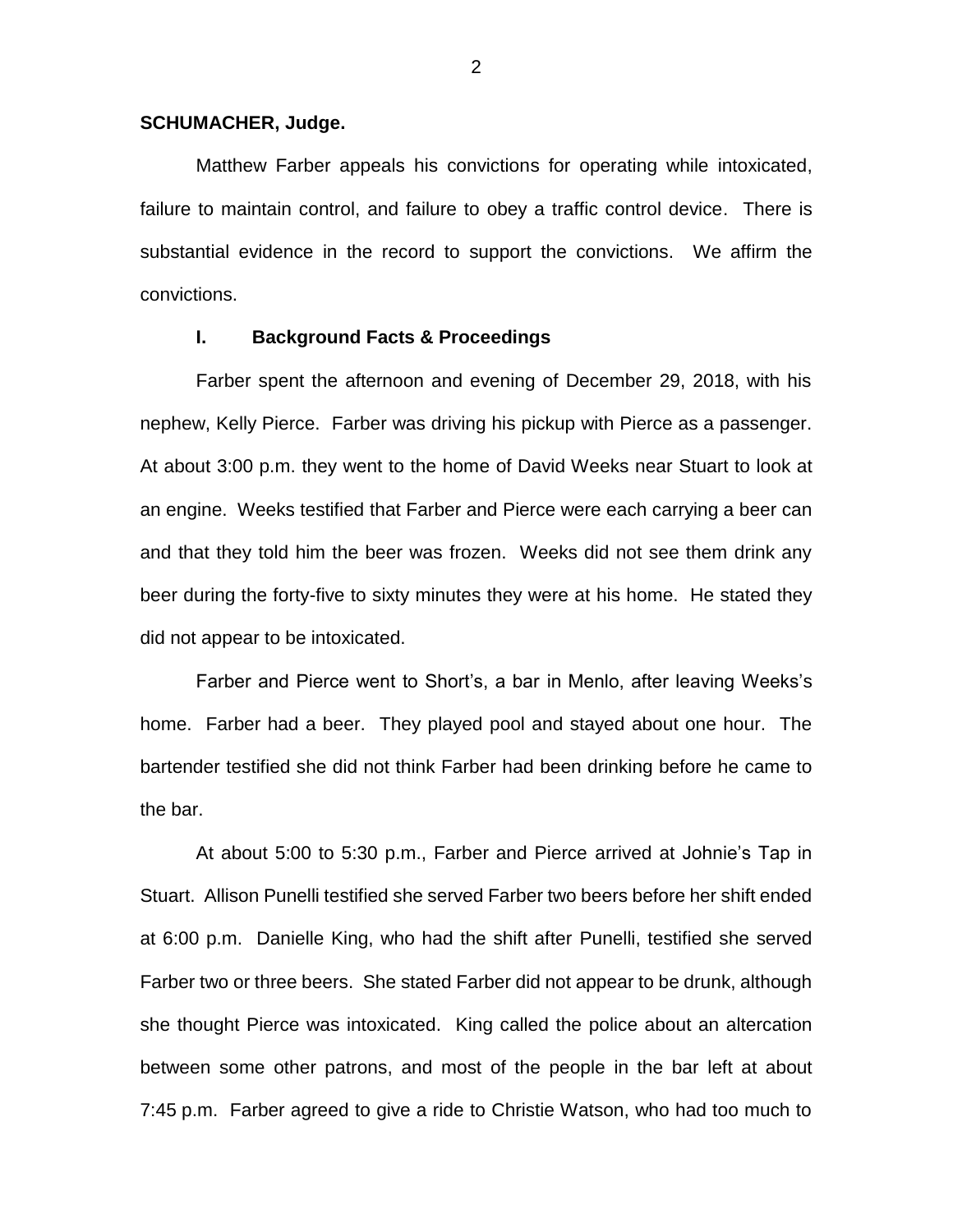drink. Farber dropped Watson off at her home near Menlo at about 8:00 p.m. Watson testified she did not notice if Farber was intoxicated.

At some point after dropping off Watson, Farber was in a single-car accident in rural Guthrie County. About 131 feet past a stop sign on a gravel road, a distance of approximately seven and a half lengths of his vehicle, Farber's vehicle left the road at a high rate of speed, launched over a creek, struck the supports for a bridge, and nosedived into an embankment, catapulting itself onto its top, where it came to rest. Farber and Pierce were stuck inside the vehicle, unable to move. Both were injured.

Joshua Murphy came upon the vehicle later that evening and saw there had been a bad crash. He did not believe there would be any survivors based on the severity of the crash. He testified he smelled beer as he walked up to the vehicle. Murphy then heard the occupants calling for help. He stated one of the men told him not to call 911. Murphy called 911 anyway because assistance was needed to get the men out of the pickup. The men told him a deer ran in front of them. Murphy stayed at the scene and stated it took about one hour to get the men out of the vehicle using hydraulic rescue tools.

Deputy Blake Michelsen of the Guthrie County Sheriff's Department received a call at 10:30 p.m. about the accident. At the scene, he saw beer cans that had been opened. Deputy Michelsen did not see any brake or skid marks, but it appeared the pickup had drifted off the road going between fifty to sixty miles per hour. He did not see any signs of deer. He thought that by the time Farber and Pierce were taken out of the pickup, they had been trapped in the vehicle for two to three hours. Deputy Michelsen stated Farber had an overwhelming odor of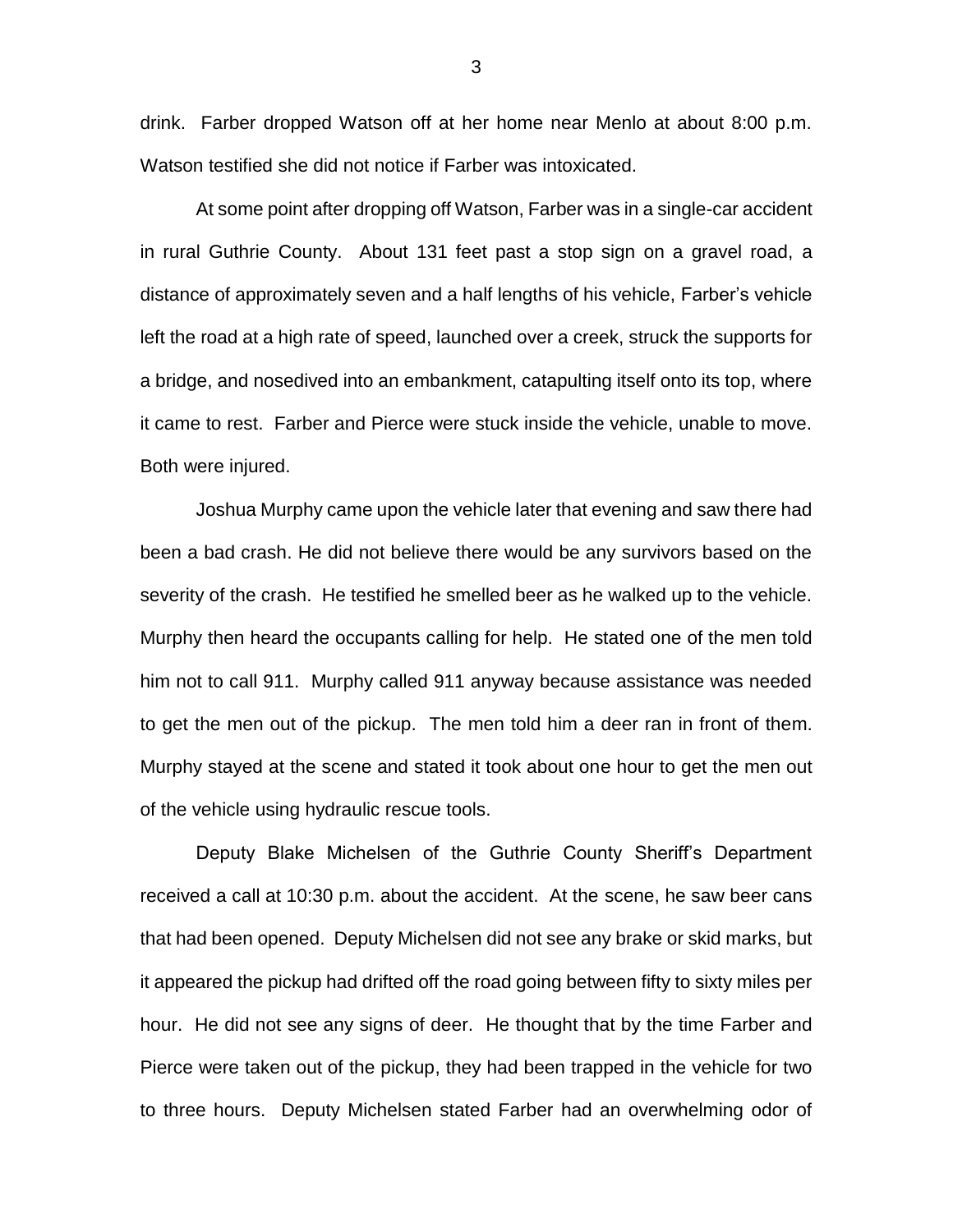alcohol from his breath and bloodshot, watery eyes. Farber refused a preliminary breath test, stating he would fail the test. Deputy Michelsen believed Farber was impaired.

Farber was taken to the hospital where he was treated for his injuries.<sup>1</sup> A State Trooper read him the implied consent advisory. Farber discussed the matter with his wife, then refused a blood test.

The next day, Deputy Kent Gries went to the scene to review it in daylight. He observed about thirty beer cans. He stated the majority of the cans had been opened, although some remained closed and some had been crushed in the accident. Deputy Gries testified the scene was not consistent with a car-deer accident

[b]ecause to generate the amount of force involved in the collision and destruction of this vehicle, it was consistent with somebody running a stop sign at a high rate of speed and then driving off the east side of the road and then going airborne and landing upside down from the pictures I saw from Deputy Michelsen. Could there have been a deer? Sure. But this was a stop sign that was run at a high rate of speed for sure. I mean I have no doubt in my mind.

Deputy Gries stated the accident was consistent with impaired driving because

there was a slow fade off the road while going straight.

Farber was charged with operating while intoxicated (OWI), first offense, in violation of Iowa Code section 321J.2(2)(a) (2018), a serious misdemeanor; failure to maintain control, in violation of section 321.288(1), a simple misdemeanor; and failure to obey a traffic control device, in violation of section 321.256, a simple misdemeanor.

 $\overline{a}$ <sup>1</sup> Pierce was also taken from the scene and treated for serious injuries.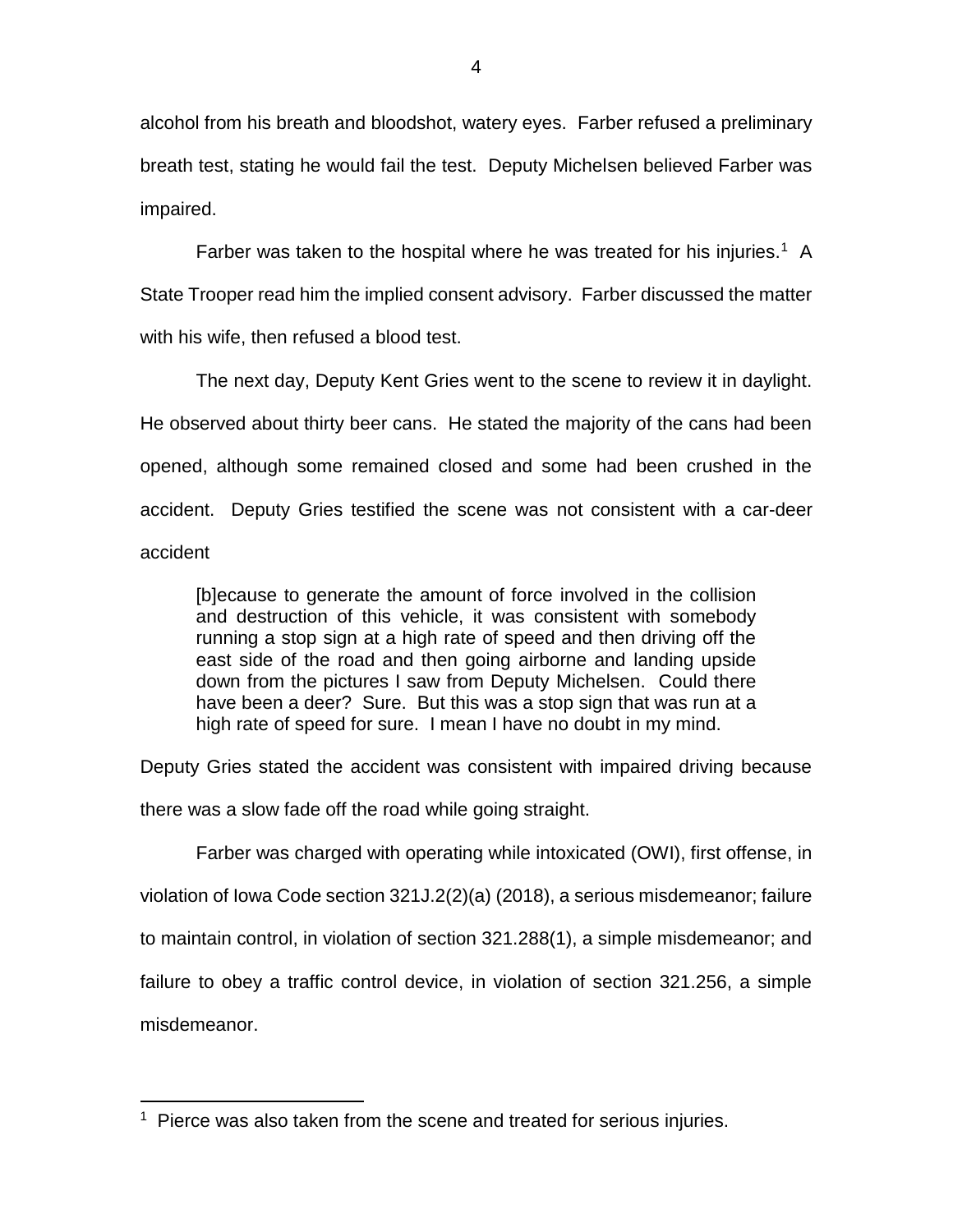The case was tried to the bench. Pierce testified he did not remember much about the crash. He stated he heard Farber mention deer. Pierce stated they had a case of Miller High Life containing thirty cans of beer. He stated the beer froze while in the bed of the pickup so they put it behind the seat in the cab. Pierce stated these cans broke during the crash, causing the scene to smell like beer. He also stated that he and Farber only drank alcohol while at Short's and Johnie's Tap.

On June 24, 2019, the district court entered a decision finding Farber guilty of OWI, failure to maintain control, and failure to obey a traffic control device. The court found Farber "actively consumed alcohol" on December 29, 2018. The court noted that, "[b]ased on his training, experience and observations, Deputy Michelsen believed Defendant Farber was under the influence of alcohol when he observed him at the scene." The court found there was no evidence Farber consumed alcohol after the accident. In addition, the court found that if Farber had stopped at the stop sign, he would not have been going fast enough by the time the pickup went off the road to cause the vehicle to jump the creek. The court also found there was no evidence of skid marks or braking before the pickup left the road.

Farber filed a motion in arrest of judgment and motion for new trial, which were denied by the district court. On the OWI charge, Farber was sentenced to 365 days in jail with all but thirty days suspended and placed on probation for one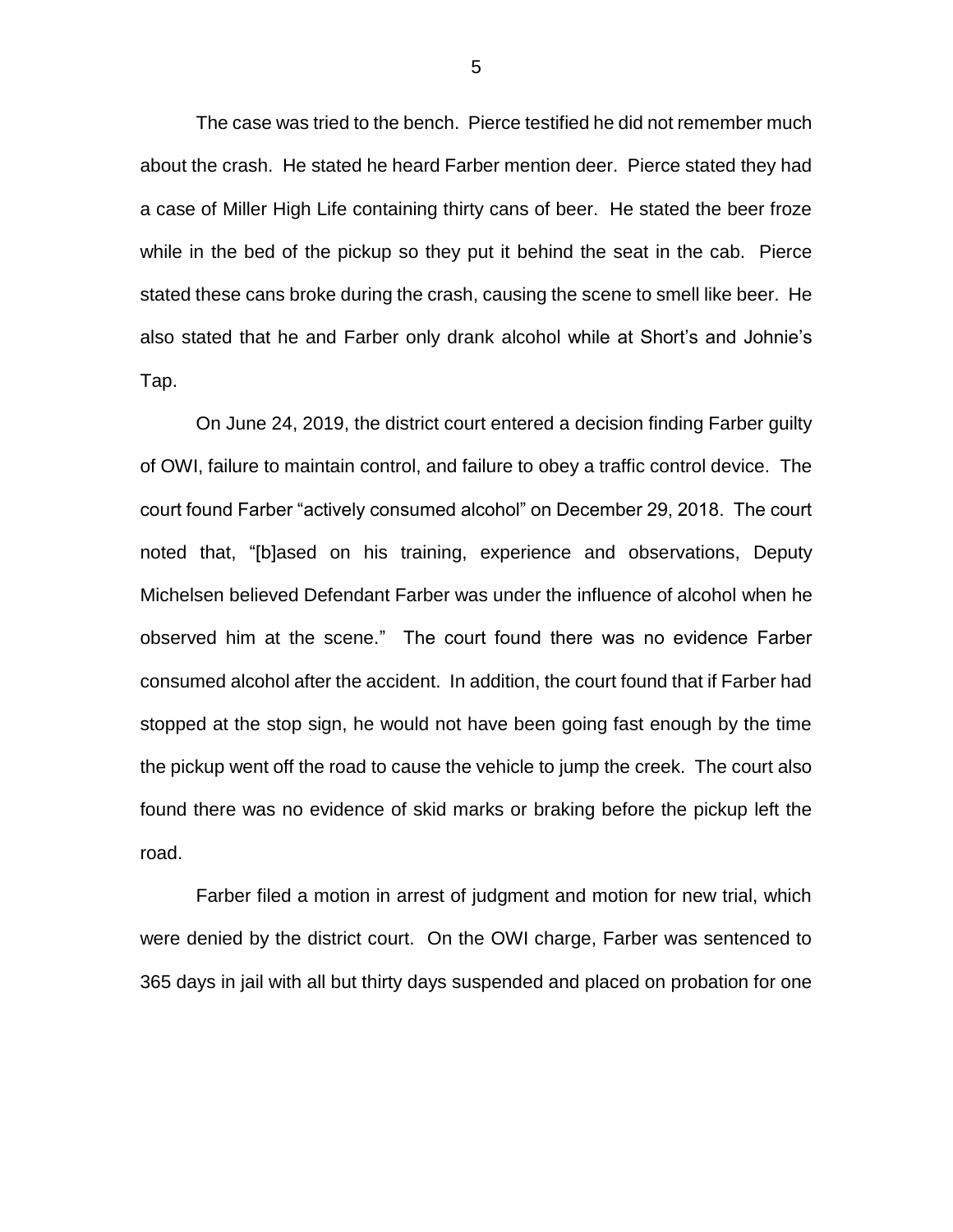year. For the two simple misdemeanors, Farber was ordered to pay a fine of \$100 for each offense. Farber appeals his convictions.<sup>2</sup>

## **II. Sufficiency of the Evidence**

Farber contends there is insufficient evidence in the record to support his convictions. On sufficiency-of-the-evidence claims, our review is for the correction of errors of law. *State v. Folkers*, 941 N.W.2d 337, 338 (Iowa 2020). "The district court's findings of guilt are binding on appeal if supported by substantial evidence. Evidence is substantial if it would convince a rational trier of fact the defendant is guilty beyond a reasonable doubt." *Id*. (citations omitted).

**A.** For the offense of operating while intoxicated, the State was required to prove "two essential elements: (1) the operation of a motor vehicle (2) while under the influence of alcohol." *State v. Boleyn,* 547 N.W.2d 202, 204 (Iowa 1996) (citing Iowa Code § 321J.2). Farber does not challenge the issue of whether he was driving a motor vehicle but claims the State did not present sufficient evidence to show he was under the influence of alcohol at the time he was driving, citing *State v. Creighton*, 201 N.W.2d 471, 472–73 (Iowa 1972); *State v. Lowery*, No. 15- 0217, 2015 WL 9451068, at \*4–5 (Iowa Ct. App. Dec. 23, 2015); and *State v. Payne*, No. 10-1349, 2011 WL 1818061, at \*3 (Iowa Ct. App. May 11, 2011).

In each of these cases, a defendant was in an accident and some period of time elapsed before assistance arrived, such that it was possible the defendant had consumed alcohol in the interval between when the defendant stopped driving

 $\overline{a}$ 

<sup>&</sup>lt;sup>2</sup> Farber applied for discretionary review of the simple-misdemeanor convictions. *See* Iowa Code § 814.6(1)(a)(1); Iowa R. App. P. 6.106. The Iowa Supreme Court granted the application for discretionary review. The court determined the cases should be consolidated for appeal.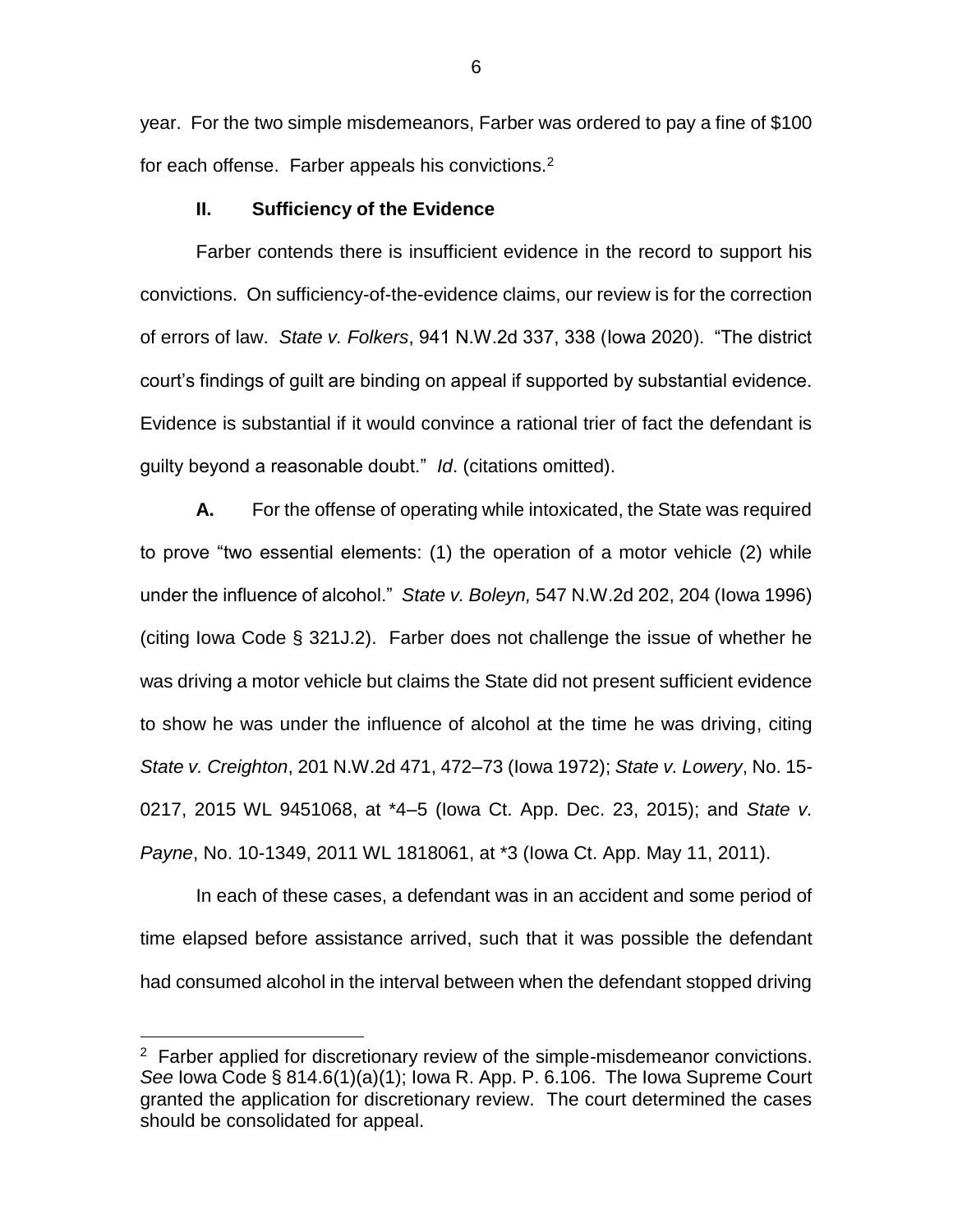and when the defendant interacted with officers. *See Creighton*, 201 N.W.2d at 473 (stating that evidence "a defendant was under the influence of an alcoholic beverage at the time of his arrest, without a showing of more, will not support a finding he was in that condition when driving a motor vehicle at some earlier time"); *Lowery*, 2015 WL 9451068, at \*4 (finding that evidence of an empty liquor container could show defendant consumed the liquor after he went into a ditch, resulting in his intoxication, rather than showing he was driving while intoxicated); *Payne*, 2011 WL 1818061, at \*3 (finding that due to the time between when the accident occurred and when defendant interacted with officers, the State did not present sufficient evidence to show defendant was driving while intoxicated).

Here, the State made a showing of more evidence than that Farber was under the influence of an alcoholic beverage at the time of his arrest. *See Creighton*, 201 N.W.2d at 473. Farber had five or six beers before the accident one at Short's and four or five at Johnie's Tap. Furthermore, unlike in *Creighton*, where the court said it had "no way of knowing . . . what transpired between the time of the accident and the time of arrest," Pierce provided testimony about this time period. *See id.* Pierce stated that while they were waiting for help in the upside-down pickup, he could "barely"' move and Farber could not move "very much." Pierce added that Farber was lying in a fetal position on the top of the truck. Pierce also testified that the only alcohol he and Farber consumed was at Short's and Johnie's Tap. The evidence in this case does not support the contention that Farber became intoxicated after he was no longer driving the pickup.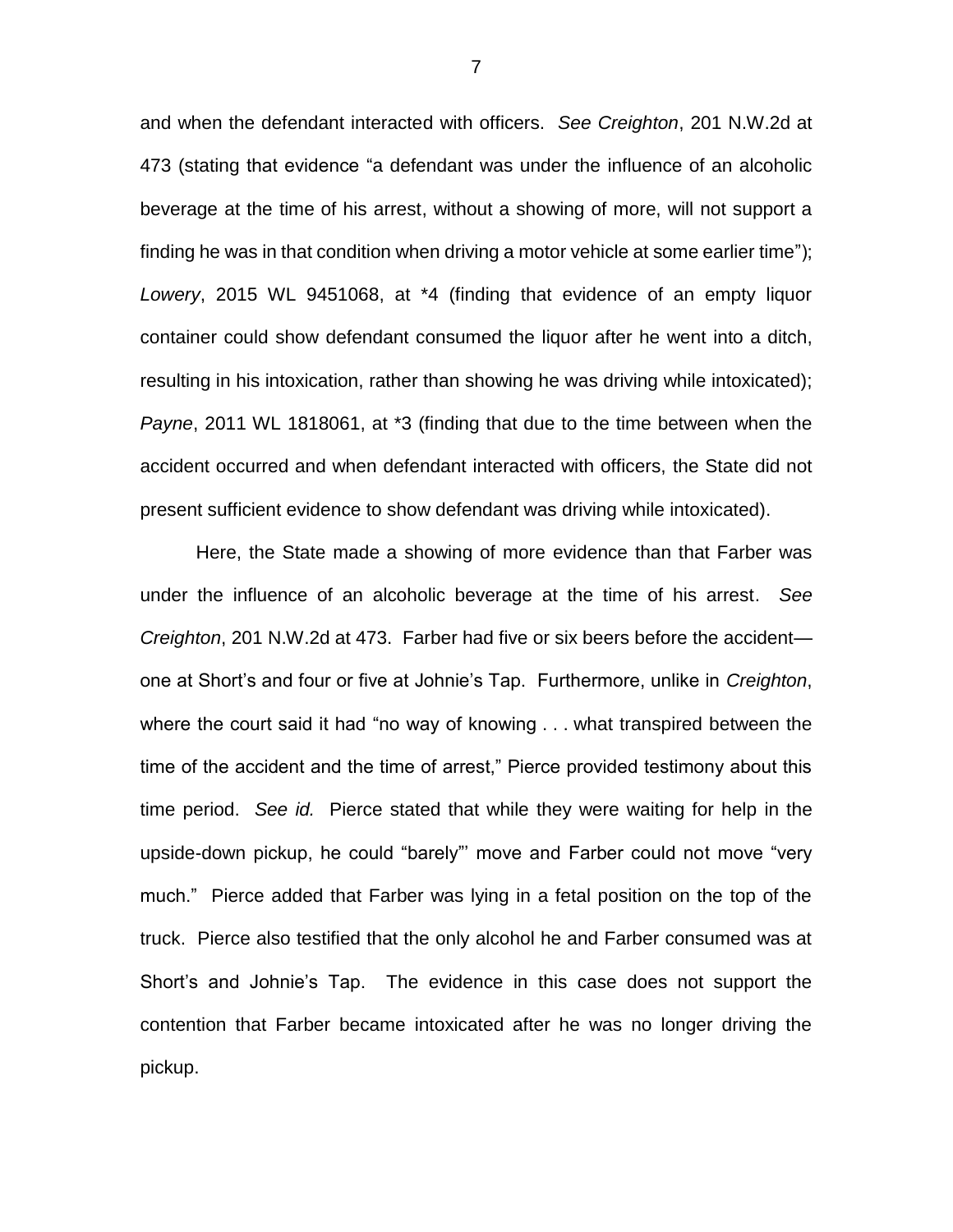In addition, there was substantial evidence to show Farber was intoxicated. Murphy testified he could smell beer as he walked up to the pickup. He also testified that one of the men in the vehicle told him not to call 911. Deputy Michelsen testified Farber had "an overwhelming odor of an alcoholic beverage coming from his breath, and he also had red watery bloodshot eyes." *See State v. Morgan*, 877 N.W.2d 133, 137 (Iowa Ct. App. 2016) ("[C]ommon indicia of intoxication include an odor of alcohol, bloodshot and watery eyes, slurred speech, and an uncooperative attitude." (quoting 61A C.J.S. *Motor Vehicles* § 1518 (2016)). He stated this odor was coming from Farber's breath, not his person. Farber refused a preliminary breath test, stating he would fail. Deputy Michelsen and Deputy Gries testified about the opened beer cans found at the scene of the accident.

We conclude there is substantial evidence in the record to support Farber's conviction for OWI.

**B.** Farber claims there is not sufficient evidence in the record to show he failed to maintain control of the vehicle. For this offense, the State was required to show Farber was operating a motor vehicle and failed to maintain control of it. *See* Iowa Code § 321.288. A vehicle is under control if the driver "has the ability to guide and direct its course of movement, fix its speed, and can, if the occasion demands, bring it to a stop with a reasonable degree of celerity." *Hamdorf v. Corrie*, 101 N.W.2d 836, 845 (Iowa 1960).

Farber does not dispute that he was driving the pickup at the time of the accident. He also does not dispute that he lost control of the vehicle. He claims, however, that he went off the road because he swerved to avoid hitting a deer,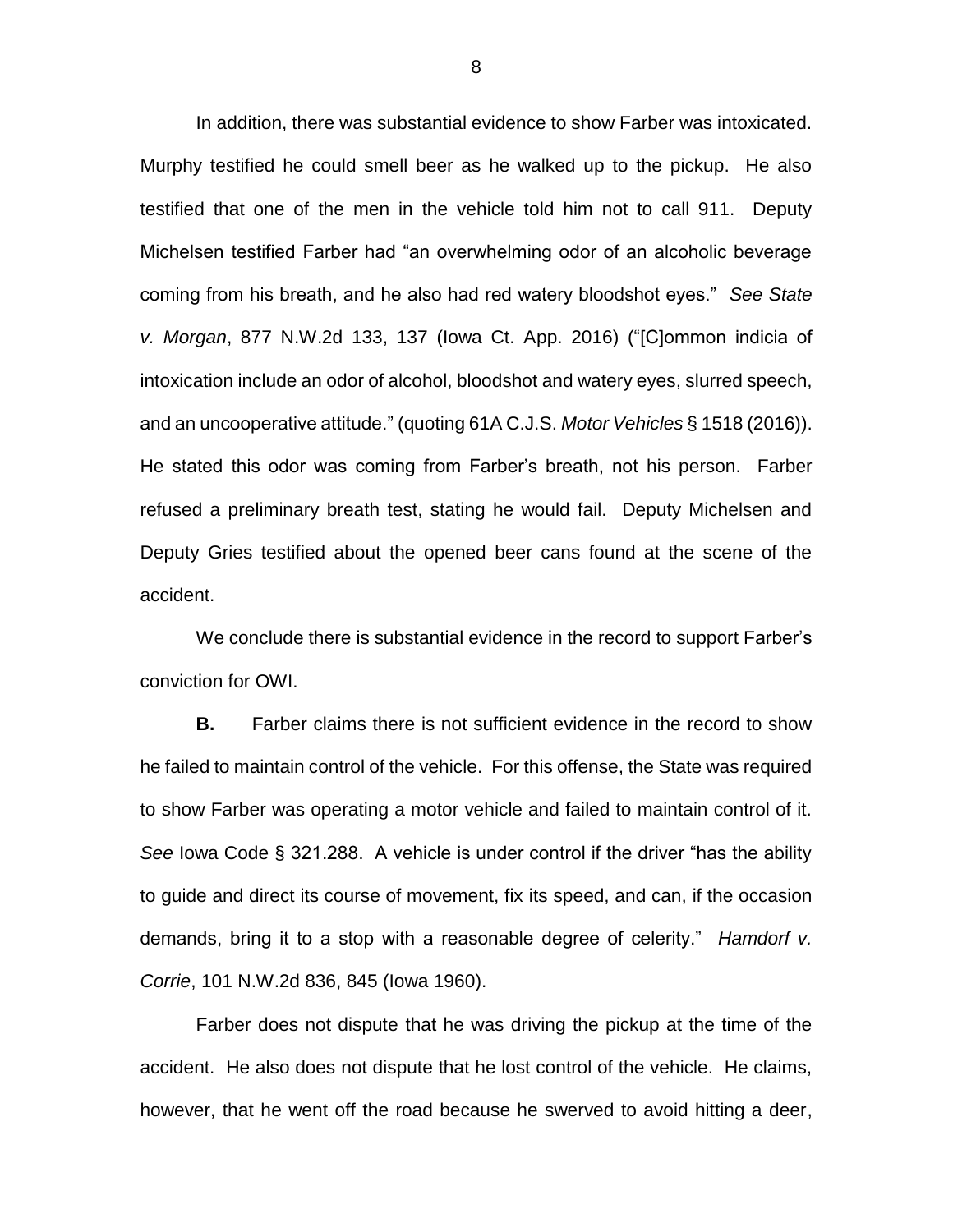raising the defense of necessity or legal excuse. The necessity defense applies "in emergency situations where the threatened harm is immediate and the threatened disaster imminent." *State v. Walton*, 311 N.W.2d 113, 115 (Iowa 1981). The defense does not negate any elements of an offense. *State v. Reese*, 272 N.W.2d 863, 866 (Iowa 1978). It may apply to forces of nature. *Id.*

"[T]he credibility of witnesses is for the factfinder to decide except those rare circumstances where the testimony is absurd, impossible, or self-contradictory." *State v. Neitzel*, 801 N.W.2d 612, 624 (Iowa Ct. App. 2011). In considering whether there is substantial evidence to support a verdict, "we consider 'all of the record evidence viewed in the light most favorable to the State, including all reasonable inferences that may be fairly drawn from the evidence.'" *State v. Schiebout*, 944 N.W.2d 666, 670 (Iowa 2020) (citation omitted).

The district court, as the factfinder, rejected Farber's claim that he swerved off the road to avoid hitting a deer. This finding is supported by the evidence. Deputy Michelsen testified there were no brake or skid marks on the road. Both deputies said it appeared the car gradually went off the road at a high rate of speed, which was not consistent with a deer-car accident. Viewing the evidence in the light most favorable to the prosecution, we find there is substantial evidence in the record to support the district court's conclusion that Farber failed to maintain control of his vehicle.

**C.** Farber contends there is insufficient evidence in the record to support his conviction for failure to obey a traffic control device. He asserts the State did not present substantial evidence to show he failed to stop at a stop sign near the accident scene.